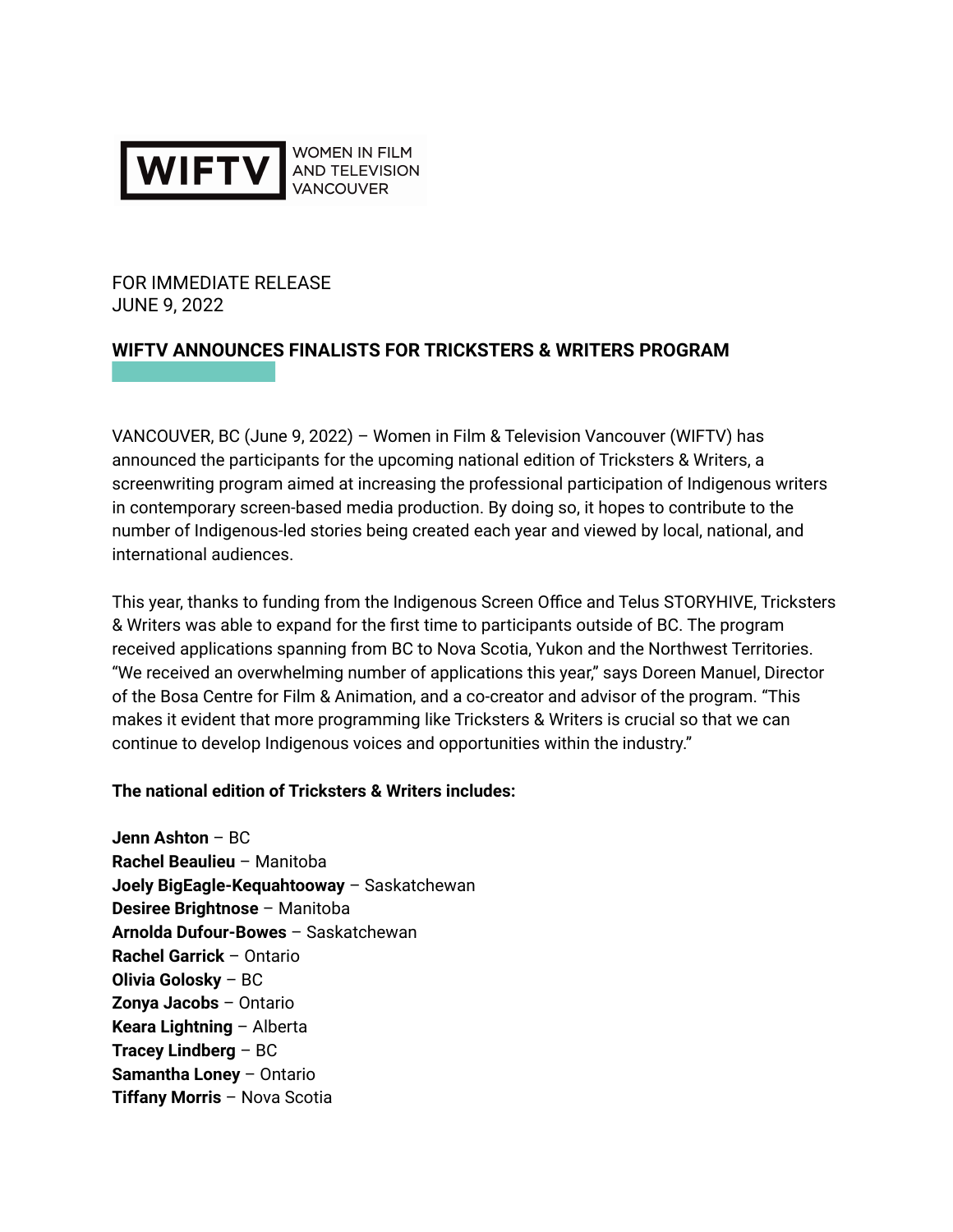**Melaina Sheldon** – Yukon **Zena Schultz** – BC **Heather Simeney-MacLeod** – BC **Linda St. Pierre** – BC **Tamara Voudrach** – Northwest Territories **Kassia Ward** – Alberta

"The range of stories these new Tricksters & Writers participants have pitched range from traditional to contemporary, spanning across multiple genres," says Manuel, of the incoming cohort. "I can't wait to see these stories come to life on the page."

The participants will take part in a 12-week virtual program led by Manuel and Shaelyn Johnston, a writer and past participant of the Tricksters & Writers program. During their time together, writers will work to develop their own stories while delving into topics including Cultural Authenticity; Making and Breaking Plot; Writing Great Characters; and The World of the Film. Tricksters & Writers has also partnered with Final Draft, a Cast & Crew company, to provide each selected participant with their own copy of Final Draft's industry-standard screenwriting software.

The first Tricksters & Writers program was offered in Vancouver in 2017. Due to its success and overwhelming demand, it was offered for a second time in Vancouver before expanding to the Kamloops/Vernon area and northern Vancouver Island. In 2020, due to the pandemic, Tricksters & Writers shifted to an online format for its Northern BC edition. To date, the program has created a community of approximately sixty Indigenous screenwriters.

Tricksters & Writers is proudly supported by the Indigenous Screen Office, Telus STORYHIVE, the Canadian Media Producers Association - BC Producers Branch and Final Draft, a Cast & Crew company.

### **FOR MORE INFORMATION**:

## [WEBSITE](https://www.womeninfilm.ca/Tricksters_and_Writers_.html) / MEDIA [IMAGES](https://drive.google.com/drive/folders/1qWoQQpUeblAAF9m3iE9FaSUVtjPbPRhh?usp=sharing)

### **About Women In Film and Television Vancouver (WIFTV)**

WIFTV is a member-based organization committed to creating an equitable screen-based industry for women and gender diverse people. By addressing systemic barriers we believe we are also working towards more inclusive, representative media.

We approach our mission by: advocating and organizing for equity in funding, employment, and promotional opportunities for all women and gender diverse people in the film and TV industry; providing low-barrier, accessible programming, including mentorship and educational events to increase women and gender diverse participation in screen based media; and producing the